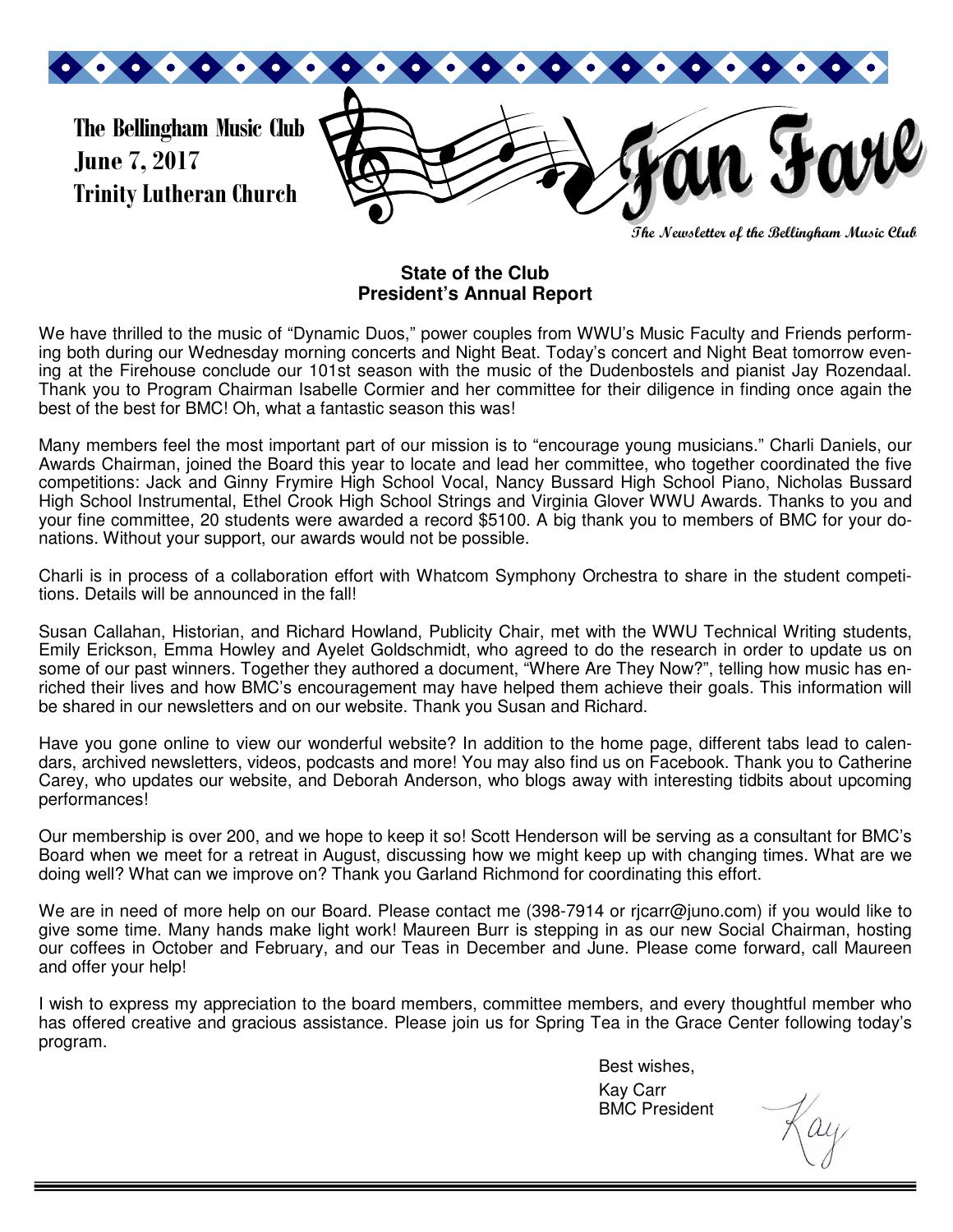## **Biographies**

**Ryan Dudenbostel** serves as Director of Orchestral Studies at Western Washington University, where he conducts the WWU Symphony Orchestra and teaches courses in conducting, music theory, and music history. He is also the director of the WWU new music ensemble *NowHearThis!* Prior to joining the faculty at Western, he served as the Music Director of the El-Sistema-based Santa Monica Youth Orchestra. He conducts regularly on the Jacaranda new music series in Los Angeles, and is a member of the conducting faculty at the Marrowstone Music Festival. He also served for three seasons as a rehearsal and cover conductor at the Manhattan School of Music in New York City.

Dudenbostel was among fewer than a dozen Americans invited to participate in the 11th Cadaqués Orchestra International Conducting Competition in Barcelona. His new performing edition of Henry Purcell's opera The Indian Queen was recently performed by the English National Opera in February-March, 2015.

Ryan Dudenbostel has collaborated with vocalist John Duykers, violinist Mark O'Connor, violist David Aaron Carpenter, pianist Gloria Cheng, director Peter Sellars, and the legendary actor James Earl Jones, among others. He has also appeared on Late Night with Jimmy Fallon. He is a graduate of UCLA, the University of Missouri—Kansas City Conservatory, and Western Washington University.



**Soprano Heather Dudenbostel** is a versatile singing actress and voice instructor who has made her career performing and teaching on both coasts. In New York City she made her Off-Broadway debut in the rock opera The New Hopeville Comics. As a member of Pacific Opera, she performed as a featured soloist across the greater New York area and served as co-director of staged concerts in Carnegie Hall. She also performed alongside her husband Ryan Dudenbostel in a production of Ricky Ian Gordon's *Orpheus and Euridice*, which was featured by New York Magazine as an "Editor's Pick of The Week" in Classical Music. In Los Angeles, she was bestowed the Selvin Family "Follow Your Dream" award for her outstanding performance as Jenny in Cabrillo Musical Theatre's Production of Company, and was nominated for "Best Featured Actress in a Musical" by broadwayworld.com for her portrayal as Grace in Annie. Dudenbostel made her debut with the UCLA Contempo Flux Ensemble performing selections from Lukas Foss' Time Cycle, and recently gave a concert with jazz greats of the Ron Levy Trio. She has been engaged as a soloist with the Whatcom Symphony and Marrowstone Chamber Orchestra, with whom she performed Mahler's Symphony No. 4. Also an accomplished stage actress, she has played leading roles in regional productions at Cabrillo Musical Theatre, Duo Theatre, Encore Dinner Theatre, Glendale Centre Theatre, Mac-Haydn Theatre, Mount Baker Theatre, American Theatre of Actors, Collaborative Stages, and ACT.

As a vocal pedagogue Dudenbostel's passion is routed in helping students develop a healthy, efficient, and balanced way of singing for a lifetime of artistry. Prior to joining the voice faculty at Western Washington University, she served as an adjunct voice instructor at AMDA College Conservatory of the Performing Arts and New York University. She has been teaching private voice for twelve years and earned her Master of Music degree in Vocal Performance from NYU. She holds a Bachelors of Music from Western Washington University.

**Jay Rozendaal** has been a member of the voice faculty at Western since 2006, and has been music director for



university productions of The Ballad of Baby Doe, Dido and Aeneas, and The Marriage of Figaro, among others. He is also a member of the music staff of Seattle Opera, having served as coach-accompanist for dozens of productions since 1991, including three Ring cycles. He has also served on the staffs of San Francisco Opera, Dallas Opera, Santa Fe Opera, Houston Grand Opera, and Central City Opera. In the Seattle area he has performed often as pianist in chamber, recital and concert engagements including the San Juan Chamber Music Festival, the Northwest Symphony Orchestra, and the Bellevue Philharmonic. Among his recital appearances are performances with bass-baritone Eric Owens, countertenor Brian Asawa, mezzo-sopranos Denyce Graves, and Mika Shigematsu, and sopranos Mary Elizabeth Williams, and Hope Briggs.

He holds a B.Mus. from Westminster Choir College, and an M.M. from the Cleveland Institute of Music where he studied with Vitya Vronsky Babin and Paul Schenly. He also holds two degrees in theology from the General Theological Seminary, and is an Episcopal priest.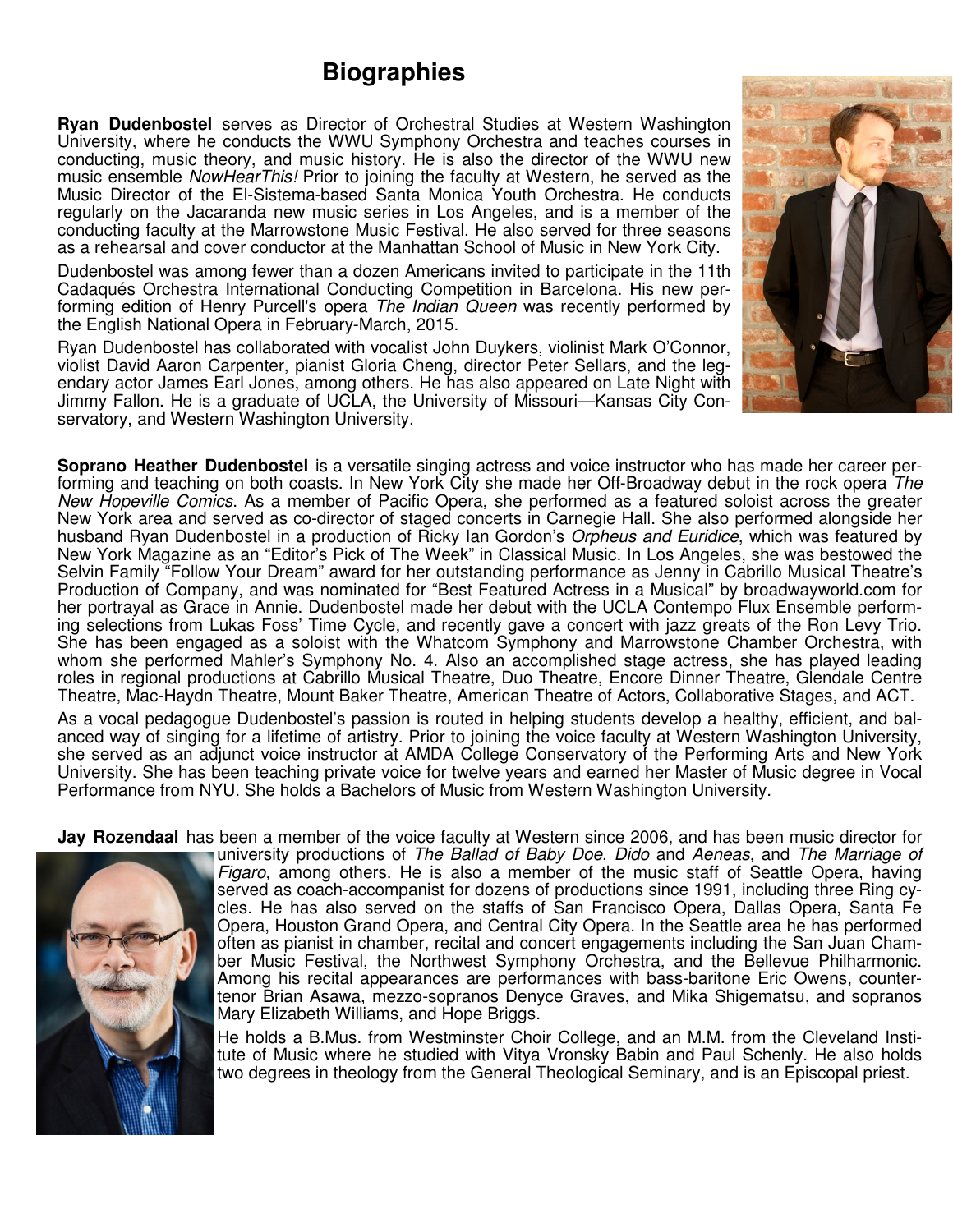

Martha Benedict presents Heather Dudenbostel, soprano and Ryan Dudenbostel, clarinet with Jay Rozendaal, piano

Selections from *Orpheus and Euridice* 

- I. Orpheus
- II. Euridice
- IV. Home
- VI. Song

L'invitation au voyage J'attends un navire

The Pied Piper

Ricky Ian Gordon (b. 1956)

Henri Duparc (1848-1933) Kurt Weill (1900-1950)

Walter Mourant (1911-1995)

Franz Schubert (1797-1828)

*Der Hirt auf dem Felsen* ('The Shephard on the Rock'), D.965, Op.posth.129

Wenn auf dem höchsten Fels

In tiefem Gram

Der Frühling will kommen



2016-2017 season presents

*Dynamic Duos* from WWU Music Faculty and Friends *Dynamic Duos* **series concludes tomorrow night!** 

Night Beat offers an expanded program with Ryan and Heather Dudenbostel and Jay Rozendaal on Thursday, June 8, 7:30pm at the Firehouse PAC in Fairhaven. \$15 tickets are on sale today in the lobby, at Village Books, online at bellinghammusicclub.org, and at the door before the concert if not sold-out.